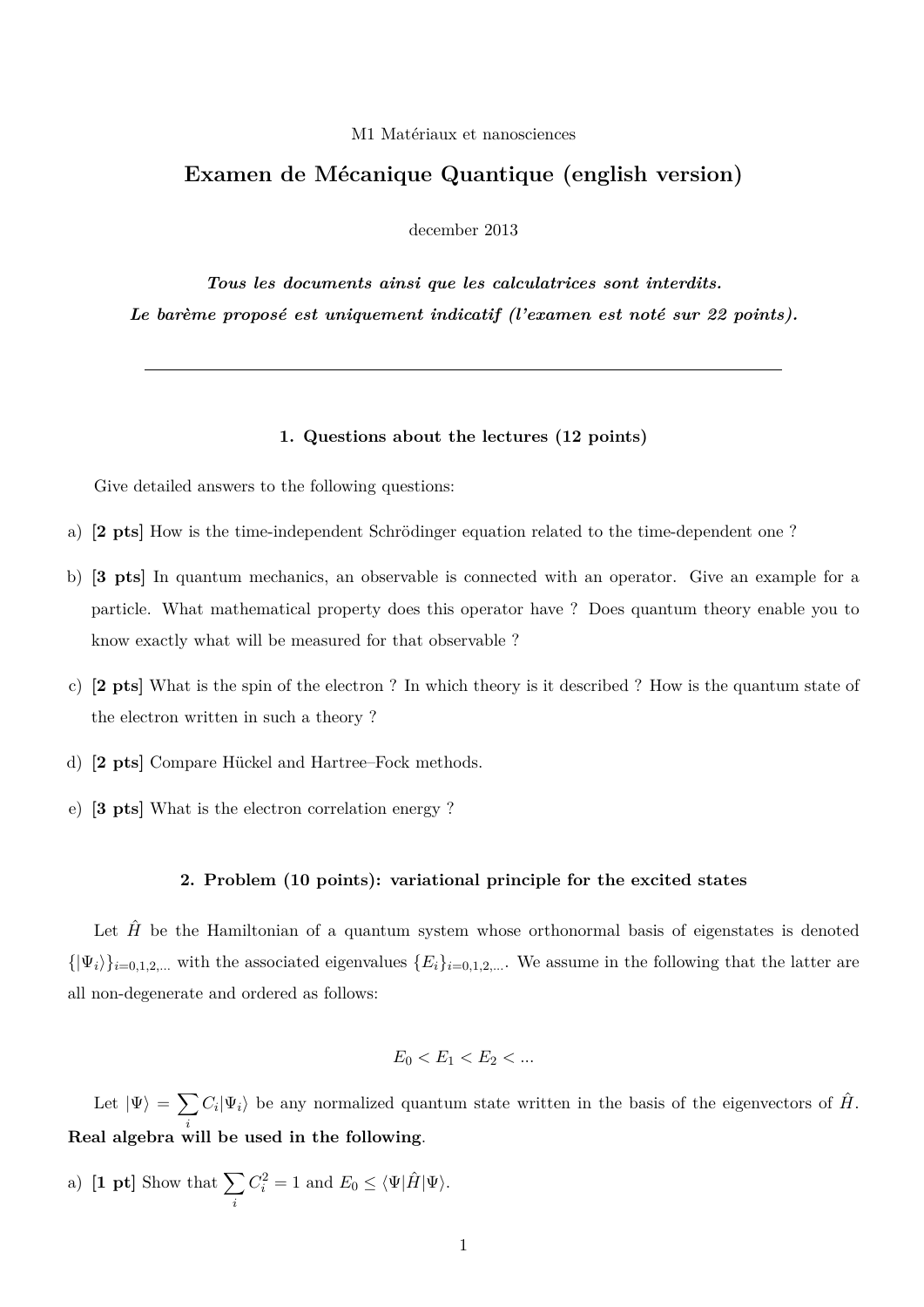- b) **[2 pts]** Let us consider the quantum state  $|\Psi(\xi)\rangle = \xi |\Psi_0\rangle + \sqrt{(1 \xi^2)} |\Psi_1\rangle$ , where  $\xi$  is a real number and  $0 \leq \xi \leq 1$ . Show, by considering the particular case  $\xi = 0$ , that the stationarity condition is fulfilled for the first excited state. Show then, when investigating the sign of  $\langle \Psi(\xi)|\hat{H}|\Psi(\xi)\rangle - E_1$  for  $\xi > 0$ , that the energy of the first excited state  $E_1$  is not locally (that is for small  $\xi$  values) a minimum for the energy expectation value.
- c) [1 pt] Let  $|\Psi'\rangle = \sum$ *i*  $C_i'|\Psi_i\rangle$  be another normalized quantum state. Show that

$$
\langle \Psi | \hat{H} | \Psi \rangle - E_0 + \langle \Psi' | \hat{H} | \Psi' \rangle - E_1 = \sum_{i=0}^1 (p_i - 1) E_i + \sum_{i>1} p_i E_i,
$$

where  $p_i = C_i^2 + (C_i')^2$ .

- d) [1 pt] Deduce from the normalization of  $|\Psi\rangle$  and  $|\Psi'\rangle$  that  $\sum_{i=1}^{n}$ *i*=0  $(1 - p_i) - \sum$ *i>*1  $p_i = 0.$
- e) **[1 pt]** Conclude that

$$
\langle \Psi | \hat{H} | \Psi \rangle - E_0 + \langle \Psi' | \hat{H} | \Psi' \rangle - E_1 = \sum_{i=0}^1 (1 - p_i)(E_1 - E_i) + \sum_{i>1} p_i (E_i - E_1).
$$

**Hint**: start from the expression  $\langle \Psi | \hat{H} | \Psi \rangle - E_0 + \langle \Psi' | \hat{H} | \Psi' \rangle - E_1 + E_1 \times \left( \sum_{i=1}^{\infty} \frac{1}{i} \right)$ *i*=0  $(1 - p_i) - \sum$ *i>*1 *pi*  $\lambda$ 

f) [2 pts] We now assume that  $|\Psi\rangle$  and  $|\Psi'\rangle$  are orthonormal and we denote  $\{|\Psi^{(k)}\rangle\}_{k=2,3,...}$  the complementary orthonormal states such that  $|\Psi\rangle, |\Psi'\rangle, {\{|\Psi^{(k)}\rangle\}}_{k=2,3,...}$  is an orthonormal basis for the all space of quantum states. The eigenstate  $|\Psi_i\rangle$  is decomposed in that new basis as follows:

.

$$
|\Psi_i\rangle = C|\Psi\rangle + C'|\Psi'\rangle + \sum_{k=2,3,\ldots} C^{(k)} |\Psi^{(k)}\rangle.
$$

Show that  $\langle \Psi_i | \Psi_i \rangle \ge C^2 + (C')^2$ ,  $C = C_i$  and  $C' = C'_i$ . Conclude that  $p_i \le 1$ .

g) **[2 pts]** Deduce from questions 2. e) and 2. f) that

$$
E_0 + E_1 \leq \langle \Psi | \hat{H} | \Psi \rangle + \langle \Psi' | \hat{H} | \Psi' \rangle.
$$

Explain then how the ground  $|\Psi_0\rangle$  and the first excited  $|\Psi_1\rangle$  states can be obtained simultaneously and variationally.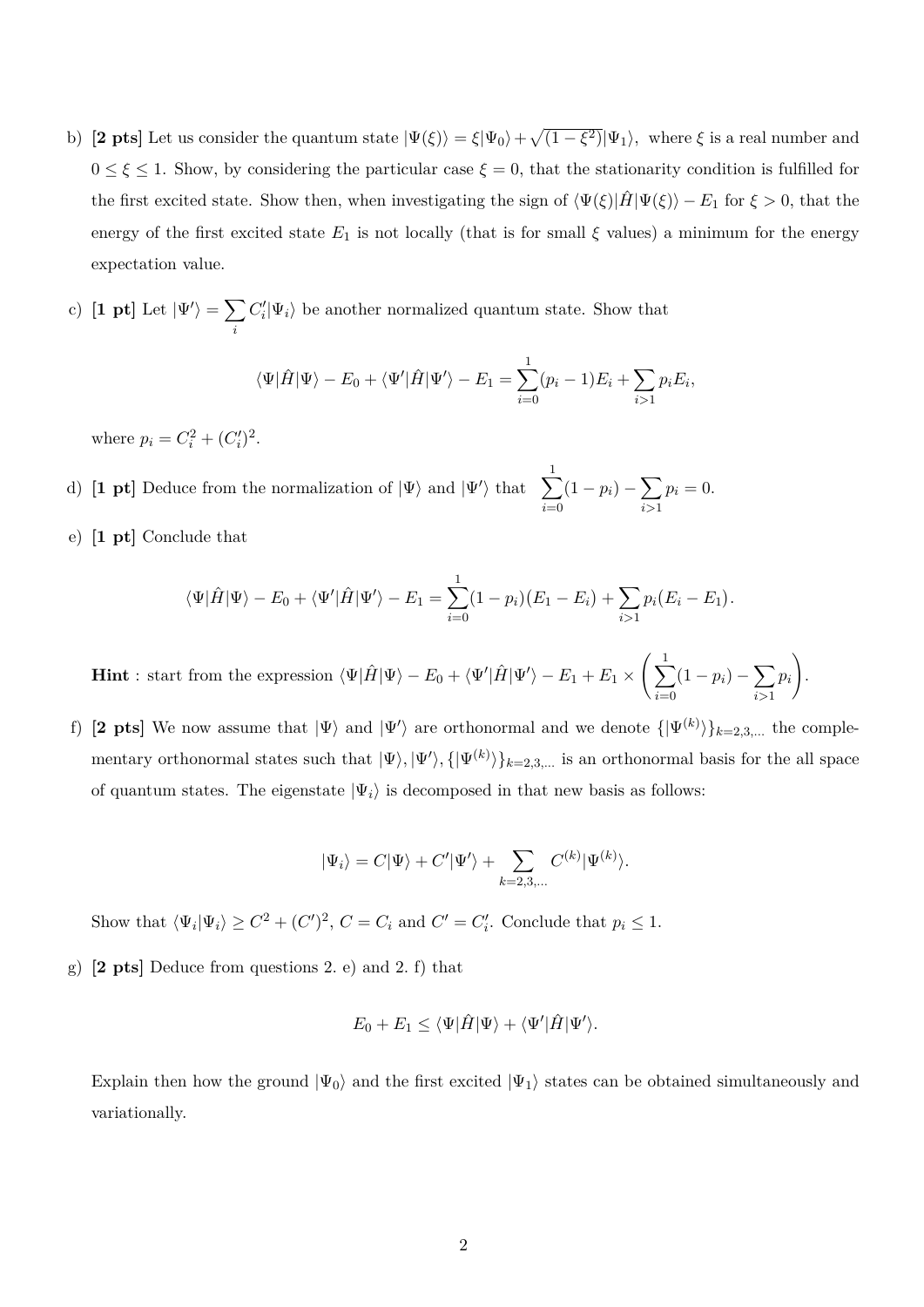$$
A = \sqrt{41\hat{H}}|4\gamma = \sum_{x} C_{x} \sqrt{41\hat{H}}|4\gamma = \sum_{x} C_{x} \sqrt{41\hat{H}}|4\gamma = \sum_{x} C_{x} \sqrt{41\hat{H}}|4\gamma = \sum_{x} C_{x} \sqrt{41\hat{H}}|4\gamma = \sum_{x} C_{x} \sqrt{41\hat{H}}|4\gamma = \sum_{x} C_{x} \sqrt{41\hat{H}}|4\gamma = \sum_{x} C_{x} \sqrt{41\hat{H}}|4\gamma = \sum_{x} C_{x} \sqrt{41\hat{H}}|4\gamma = \sum_{x} C_{x} \sqrt{41\hat{H}}|4\gamma = \sum_{x} C_{x} \sqrt{41\hat{H}}|4\gamma = \sum_{x} C_{x} \sqrt{41\hat{H}}|4\gamma = \sum_{x} C_{x} \sqrt{41\hat{H}}|4\gamma = \sum_{x} C_{x} \sqrt{41\hat{H}}|4\gamma = \sum_{x} C_{x} \sqrt{41\hat{H}}|4\gamma = \sum_{x} C_{x} \sqrt{41\hat{H}}|4\gamma = \sum_{x} C_{x} \sqrt{41\hat{H}}|4\gamma = \sum_{x} C_{x} \sqrt{41\hat{H}}|4\gamma = \sum_{x} C_{x} \sqrt{41\hat{H}}|4\gamma = \sum_{x} C_{x} \sqrt{41\hat{H}}|4\gamma = \sum_{x} C_{x} \sqrt{41\hat{H}}|4\gamma = \sum_{x} C_{x} \sqrt{41\hat{H}}|4\gamma = \sum_{x} C_{x} \sqrt{41\hat{H}}|4\gamma = \sum_{x} C_{x} \sqrt{41\hat{H}}|4\gamma = \sum_{x} C_{x} \sqrt{41\hat{H}}|4\gamma = \sum_{x} C_{x} \sqrt{41\hat{H}}|4\gamma = \sum_{x} C_{x} \sqrt{41\hat{H}}|4\gamma = \sum_{x} C_{x} \sqrt{41\hat{H}}|4\gamma = \sum_{x} C_{x} \sqrt{41\hat{H}}|4\gamma = \sum_{x} C_{x} \sqrt{41\hat{H}}|4\gamma = \sum_{x} C_{x} \sqrt{41\hat{H}}|4\gamma = \sum_{x} C_{x} \sqrt{41\hat{H}}|4\
$$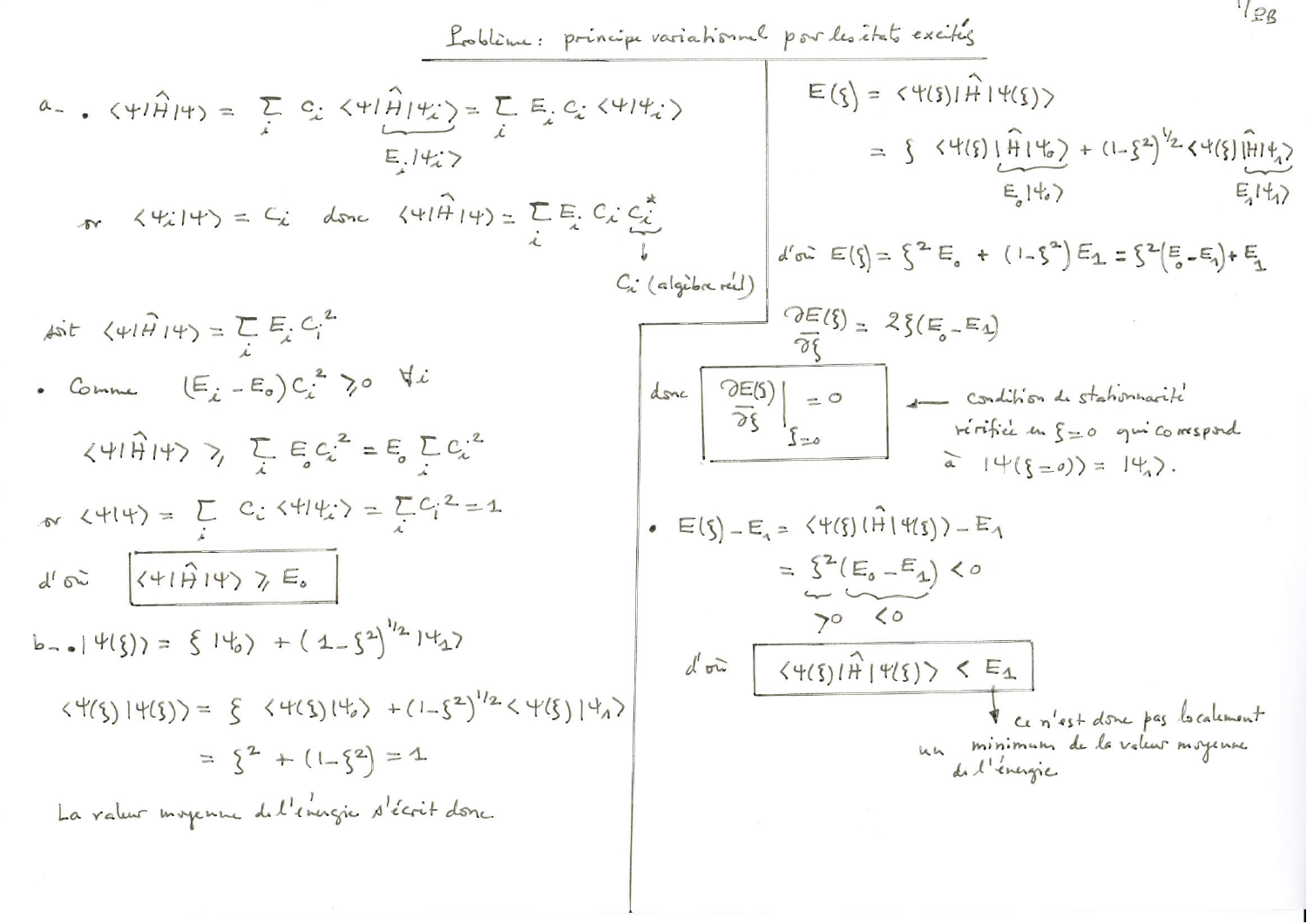c = 
$$
\langle \psi | \hat{H} | \psi \rangle = \epsilon_{0} + \langle \psi | \hat{H} | \psi \rangle = \epsilon_{3}
$$
  
\n=  $\sum_{i} C_{i}^{2} E_{i} + \sum_{i} [c_{i}^{1}]^{2} E_{i} - E_{0} - E_{4}$   
\nare  $h_{i} = C_{i}^{2} + (c_{i}^{1})^{2} + \epsilon_{0} + \epsilon_{0} + \epsilon_{1} + \epsilon_{1} + \epsilon_{1} + \epsilon_{1} + \epsilon_{1} + \epsilon_{1} + \epsilon_{1} + \epsilon_{1} + \epsilon_{1} + \epsilon_{1} + \epsilon_{1} + \epsilon_{1} + \epsilon_{1} + \epsilon_{1} + \epsilon_{1} + \epsilon_{1} + \epsilon_{1} + \epsilon_{1} + \epsilon_{1} + \epsilon_{1} + \epsilon_{1} + \epsilon_{1} + \epsilon_{1} + \epsilon_{1} + \epsilon_{1} + \epsilon_{1} + \epsilon_{1} + \epsilon_{1} + \epsilon_{1} + \epsilon_{1} + \epsilon_{1} + \epsilon_{1} + \epsilon_{1} + \epsilon_{1} + \epsilon_{1} + \epsilon_{1} + \epsilon_{1} + \epsilon_{1} + \epsilon_{1} + \epsilon_{1} + \epsilon_{1} + \epsilon_{1} + \epsilon_{1} + \epsilon_{1} + \epsilon_{1} + \epsilon_{1} + \epsilon_{1} + \epsilon_{1} + \epsilon_{1} + \epsilon_{1} + \epsilon_{1} + \epsilon_{1} + \epsilon_{1} + \epsilon_{1} + \epsilon_{1} + \epsilon_{1} + \epsilon_{1} + \epsilon_{1} + \epsilon_{1} + \epsilon_{1} + \epsilon_{1} + \epsilon_{1} + \epsilon_{1} + \epsilon_{1} + \epsilon_{1} + \epsilon_{1} + \epsilon_{1} + \epsilon_{1} + \epsilon_{1} + \epsilon_{1} + \epsilon_{1} + \epsilon_{1} + \epsilon_{1} + \epsilon_{1} + \epsilon_{1} + \epsilon_{1} + \epsilon_{1} + \epsilon_{1} + \epsilon_{1} + \epsilon_{1} + \epsilon_{1} + \epsilon_{1} + \epsilon_{1} + \epsilon_{1} + \epsilon_{1} + \epsilon_{1} + \epsilon_{1} + \epsilon_{1} + \epsilon_{1} + \epsilon_{1} + \epsilon_{1} + \epsilon_{1} + \epsilon_{1} + \epsilon_{1} + \epsilon_{1} + \epsilon_{1} + \epsilon_{1} + \epsilon_{1} + \epsilon_{1} + \epsilon_{1} + \epsilon_{1} + \epsilon_{1} + \epsilon_{1}$